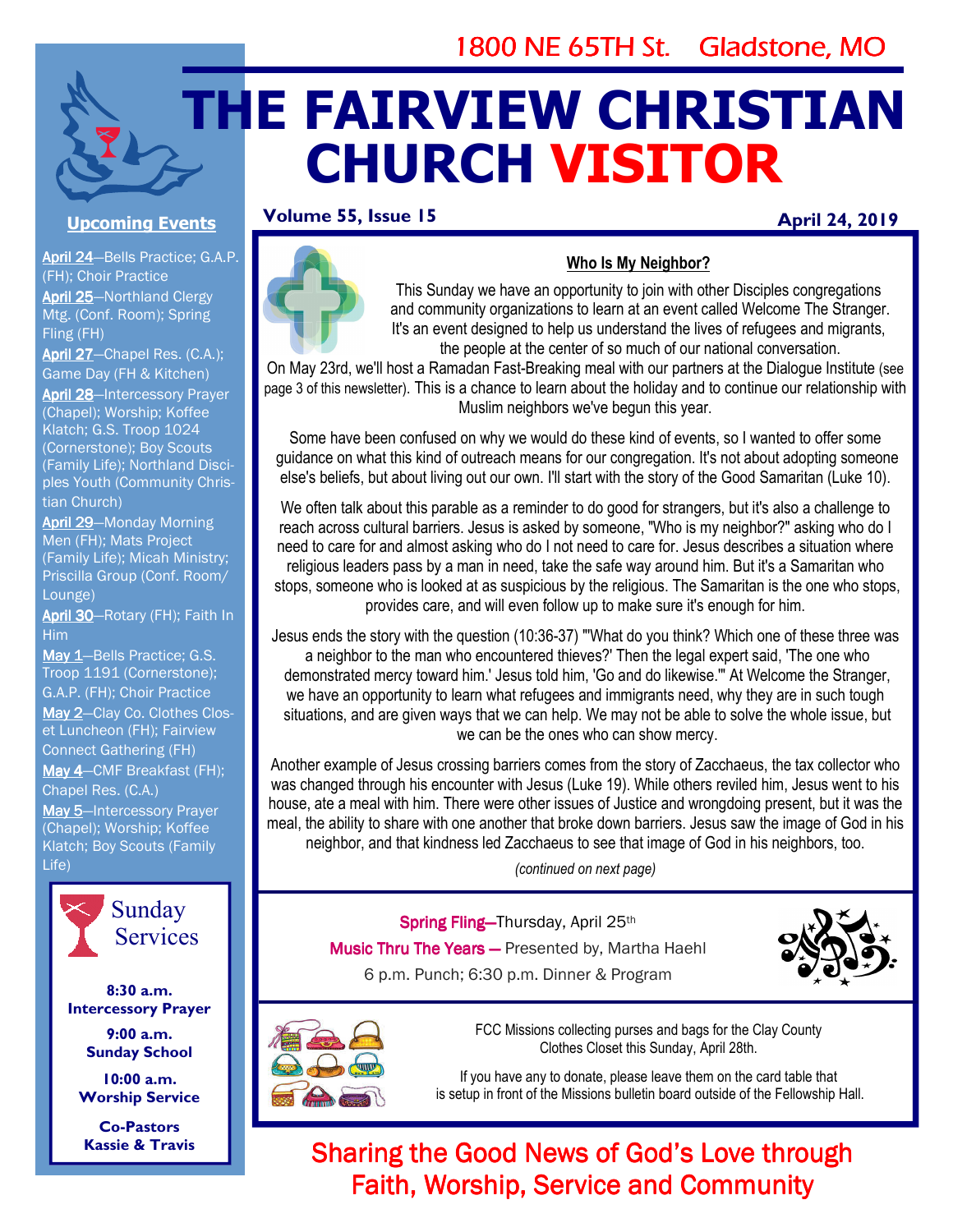#### **Page 2** WWW. **Page 2** WWW. **Page 2** WWW. **Page 2** WWW. **Page 2** WWW. **Page 2**



**Who Is My Neighbor?**  (continued from page 1)

Jesus often ate with the "other": the tax collector, the shunned, the sinner, the leper, the sick and wounded. His willingness to share meals with those who were deemed "other" showed that no

one was outside of God's creation, God's love, God's grace. To follow his commands to show mercy (Luke 10:37:

"Go and do likewise"), to feed the hungry and thirsty and the stranger (Matthew 25), is to live out the Good News.

I've truly enjoyed this last year of opportunities with the Dialogue Institute. Several Families have joined with Muslim families to enjoy meals in each other's homes, too. When Kassie and I did, we spent time with a family that had a young daughter like ours. Those two played together, colored pictures, and had a great time. We had good conversations with each other and left that night each feeling a bit more welcomed in the community, each a bit more aware of who is our neighbor.

Our faith calls us to welcome the stranger, "Jesus, when did we see you as a stranger and welcome you?... I assure you that when you have done it for one of the least of these brothers and sisters of mine, you have done it for me" (Matthew 25:38, 40).

Hosting events like this in the Northland is important, as there are many immigrants who do live near us, are part of our schools, our community, and are looking for ways to get to know who they live with. We get an opportunity to live out our own faith and get to break down the barriers of Strangers and see God's grace and creation all around us.

I hope you'll join with us to live out our shared faith.

—Pastor Travis

#### **NORTHLAND DISCIPLES YOUTH GROUP**



Meeting will be taking place at the **Welcome the Stranger**  event on Sunday, **April 28 from 2-5 pm**, at the Community Christian Church.

This gathering is to boost awareness of the refugee & immigration crisis at home & abroad. There will be food available for purchase from individuals that participated in the New Roots for Refugees program. Please bring cash if you would like to purchase food tickets (\$5 per person).

Questions, please contact Pastor Travis.



**Card Games Day**  *THIS* **Saturday, April 27th 2 p.m. — 7 p.m. FCC Fellowship Hall** 

Come join others, young, old, Game Day or in-between, at Fairview to enjoy some great card games, such as Uno, Phase 10, Twenty-one, or any games played with a standard playing card deck.

Feel free to bring your own card games, just be ready to teach the rules. All are welcome, and can come & go as they please.

#### **April Meeting**

Priscilla CWF meeting Monday, April 29 at 7:00 P.M. in the Family Life Room, to prepare May Day Bouquets for shut-ins and others needing a little spring treat.





Stewardship

The weather at the beginning of this year was not good to us. Looking at the financial information, we see that our offerings took a "hit" also.

 I want to ask everyone to check your pledges to see if you have forgotten to keep those up during the time we missed having Church.

Thank you from the bottom of Stewardship's heart. —Sandra Y., Chair

### 5th Monday in April

Fairview going to Micah Ministry on Monday, April 29th.



If you wanted to volunteer to go to Micah Ministry but have not been able to go on the first Monday of the month, here is your chance.

We will meet up at Fairview at about 4:15 p.m. & then leave around 4:30 to get there.



**Fairview's April Pizza Fridays** 

Mod Pizza (Antioch Crossing 5315 NE Antioch Rd.)

6 pm. To ?